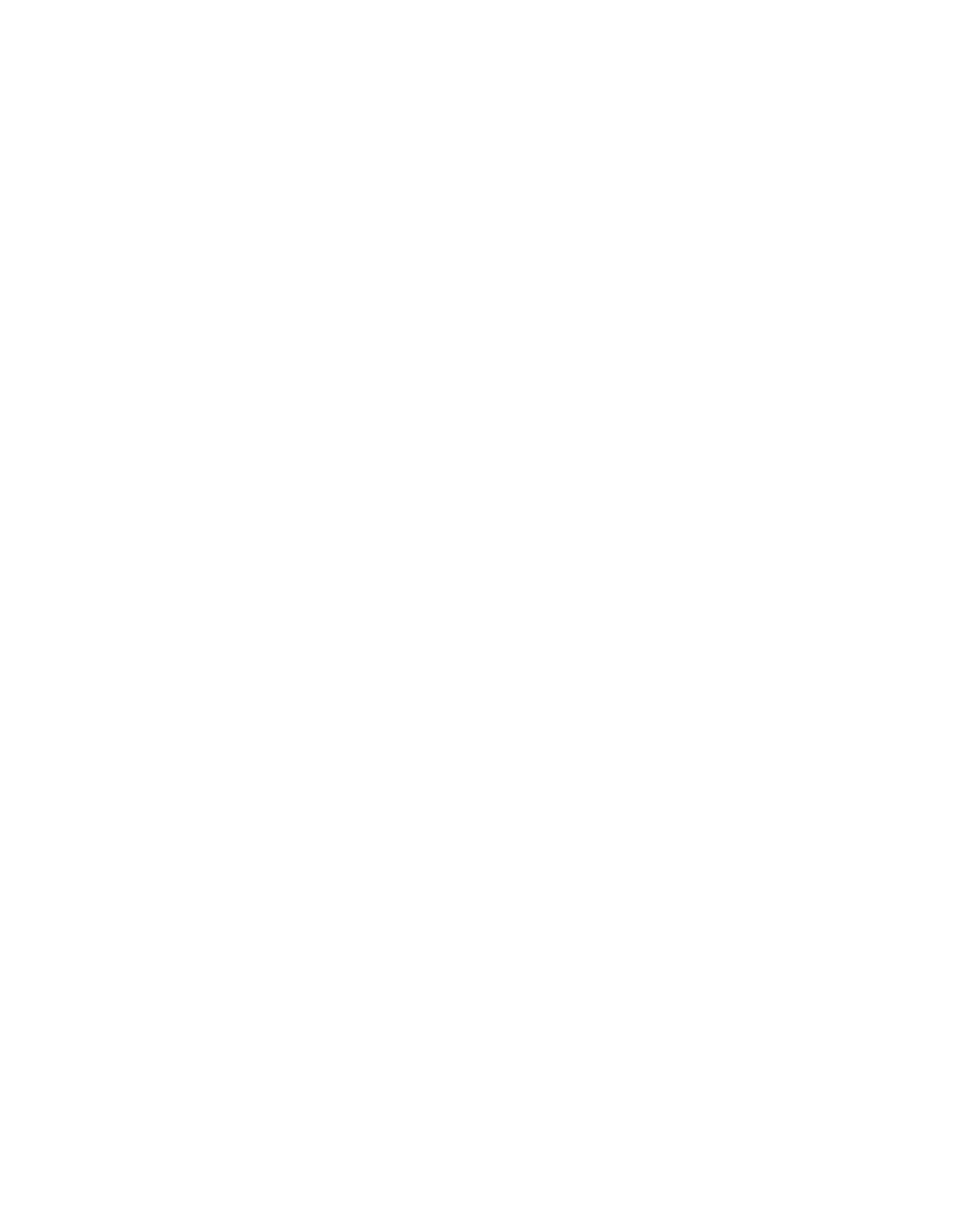### WORK PLAN OF THE INTER-AMERICAN COMMITTEE AGAINST TERRORISM

### (Adopted at the Fifth Plenary Session held on January 30, 2004)

Member states shall commit to mutual cooperation, at the bilateral and multilateral levels, in jointly confronting terrorism, through coordinated action and the implementation of information and permanent active cooperation networks, to the extent of their capabilities and in keeping with their domestic law. Member states shall conduct these measures and this cooperation in a context of respect for the human rights of all persons traveling through the States, including migrant workers; nondiscrimination in the legitimate movement of persons between member states; without prejudice to applicable international commitments in relation to the free movement of people and the facilitation of commerce; promoting subregional integration processes that are under way; and respect for the sovereignty of states.

In this context, member states shall work towards the implementation of the following recommendations, in the framework of the Inter-American Convention against Terrorism.

# SECTION I. RECOMMENDATIONS OF CICTE TO THE MEMBER STATES

# A. BORDER AND CUSTOMS CONTROL MEASURES

#### A.1. Border Control Measures

- Member states shall develop mechanisms, at the bilateral and multilateral levels, and in keeping with their domestic legal and administrative systems, for coordination and collaboration by their border security and control authorities to facilitate the flow of information that will allow for the identification and detention of any person in respect of whom there are serious reasons for considering that he or she has committed an offense established in the international instruments listed in Article 2 of the abovementioned Convention.
- Member states shall establish, where possible, early warning and intelligence-sharing systems so as to monitor and prevent the movements of terrorists, prevent their transit, and detain them.
- Member states shall carefully examine their practices at and between all points of entry into their territories with a view to improving vigilance and control, and preventing the passage of terrorists.
- Member states shall strive to cooperate on developing, to the extent possible, linked migration database systems that will help improve border security without impinging upon legitimate migration flows.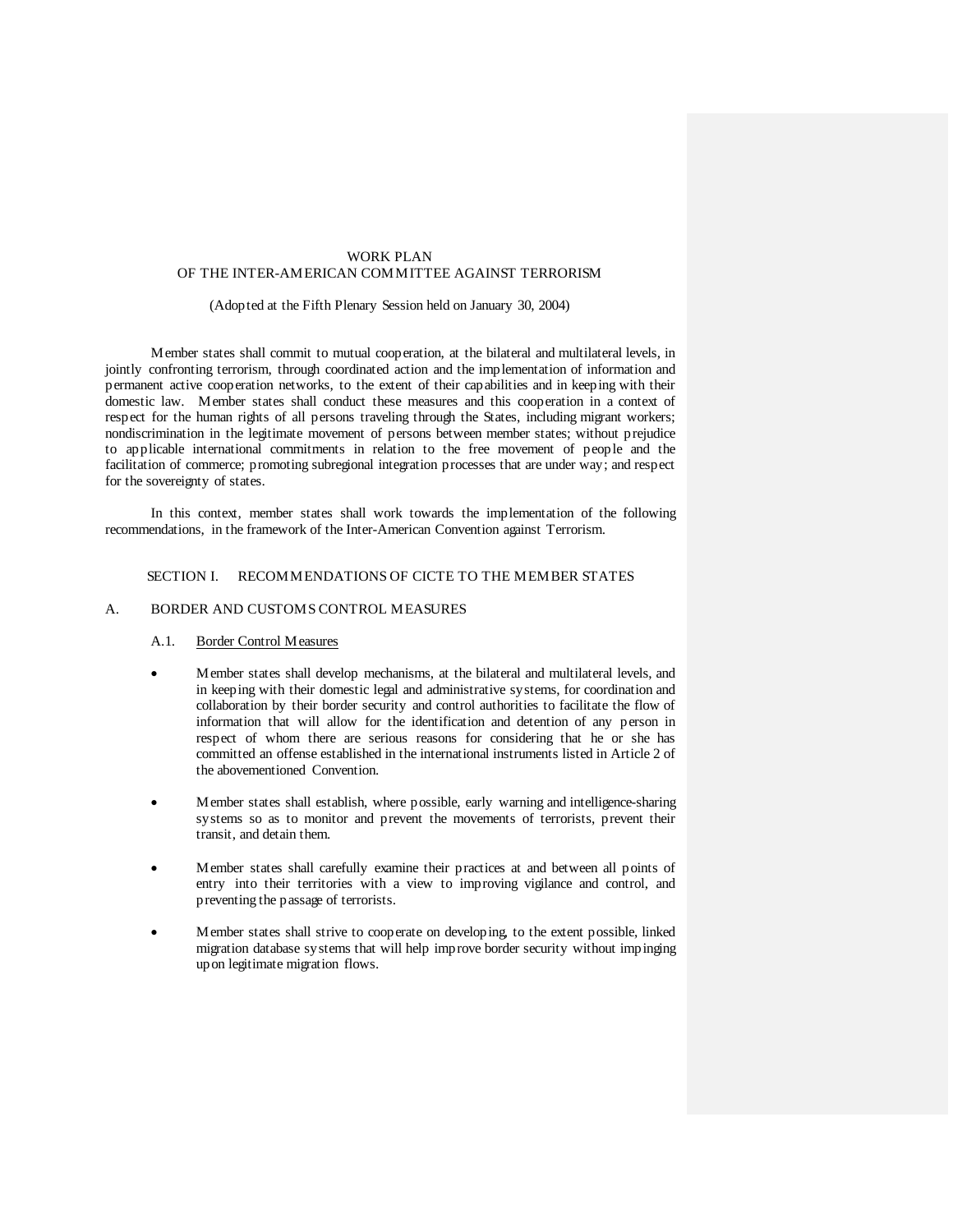• Member states shall seek to promote ordinary and technical training for border and migration control officers. To that end, action will be taken to promote close cooperation among member states in providing technical support and training to those who need it, so as to attain minimum standards and share best practices for the training and qualification of border and migration control personnel.

#### A.2. Quality of Identification and Travel Documents

- Member states shall coordinate measures to improve security in the issuance of identification and travel documents and in the quality of such documents. They shall also cooperate, as appropriate, in developing or sharing measures to prevent the duplication, falsification, or fraudulent use of identification and travel documents.
- Member states shall seek to exchange information, in keeping with their domestic law, to be used in determining:
	- a. Whether persons who cross or attempt to cross their borders do so with fraudulent travel documents;
	- b. The types of fraudulent travel documents used to cross borders, or whose use for such purpose is attempted;
	- c. The means employed by criminal organizations to obtain, manufacture or alter identification or travel documents that are used illegally.
- Member states shall seek to improve the quality of their national identification and travel documents and similar documents (birth certificates, marriage certificates, driver's licenses, military service cards, etc.) to meet minimum international security standards aimed at making them difficult to duplicate or falsify, or obtain fraudulently.

#### A.3. Customs Control Measures

- Member states shall work to improve border control at their borders, including seaports, river ports, lake ports, airports, and border crossings.
- Member states shall seek to improve their customs control systems, as necessary, to prevent international trafficking in arms, explosives, and hazardous materials without documentation proving their lawful origin and use.
- Member states shall promote ordinary and technical training for customs control officers. To that end, member states shall cooperate closely in providing technological support and training for those who need it, to establish common standards for the common objective of gradually harmonizing the training and qualifications of border or customs personnel.
- Member states shall encourage bilateral and multilateral meetings of their customs and border control institutions and agencies.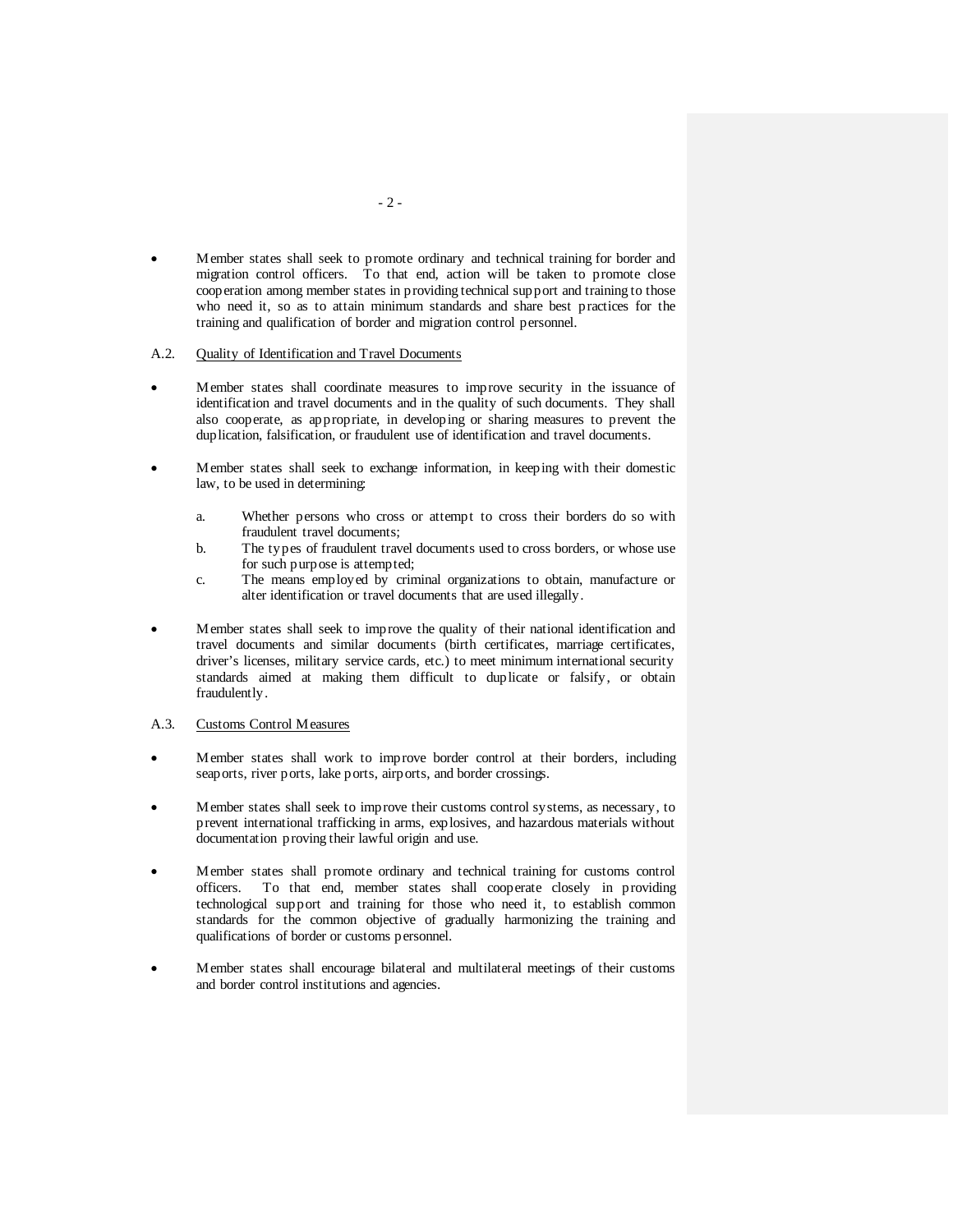- Member states shall work to strengthen customs communication networks and the development of a global integrated electronic customs network that will enable customs authorities to better enforce control laws without affecting the flow of commerce.
- Member states shall seek to improve their measures to detect and monitor movements across borders of cash, bearer negotiable instruments, and other appropriate movements of value.

#### A.4. Cooperation Mechanisms

- Member states shall step up the sharing of operational information on actions or movements of terrorists or their networks; on fraudulent documents; on the best approaches employed in fighting terrorism; and on illegal trafficking in arms, explosives, and hazardous materials.
- Member states shall provide or exchange, in a timely manner, and where possible, in electronic format, updated information on domestic laws and regulations adopted in the area of border and customs control.
- Member states shall cooperate in establishing and implementing minimum standards and best practices on border control procedures and policies.
- Member states shall establish measures designed to prevent unlawful trafficking in firearms, ammunition, explosives, and other related materials and they shall assess control measures to prevent production of them.
- Member states are urged to sign, ratify, and implement as expeditiously as possible the United Nations Convention against Transnational Organized Crime (TOC), its Supplementary Protocol against the Smuggling of Migrants by Land, Sea and Air, and its other protocols, the provisions of which address, among other matters, illegal immigrants and arms trafficking.

#### B. MEASURES TO PREVENT, CONTROL, AND PENALIZE MONEY LAUNDERING AND THE FINANCING OF TERRORISM

#### B.1. Legal frameworks

*Update and adapt national legal frameworks with respect to existing international instruments and adapt their institutional structure to fully apply the standards adopted:* 

<span id="page-4-0"></span>The States that have not yet done so should include money-laundering as an offense in their domestic legal systems, and define it as the laundering of proceeds from any illicit activity, including terrorism.

**Comment [ejy1]:** Verified at UN website. EYoder

- 3 -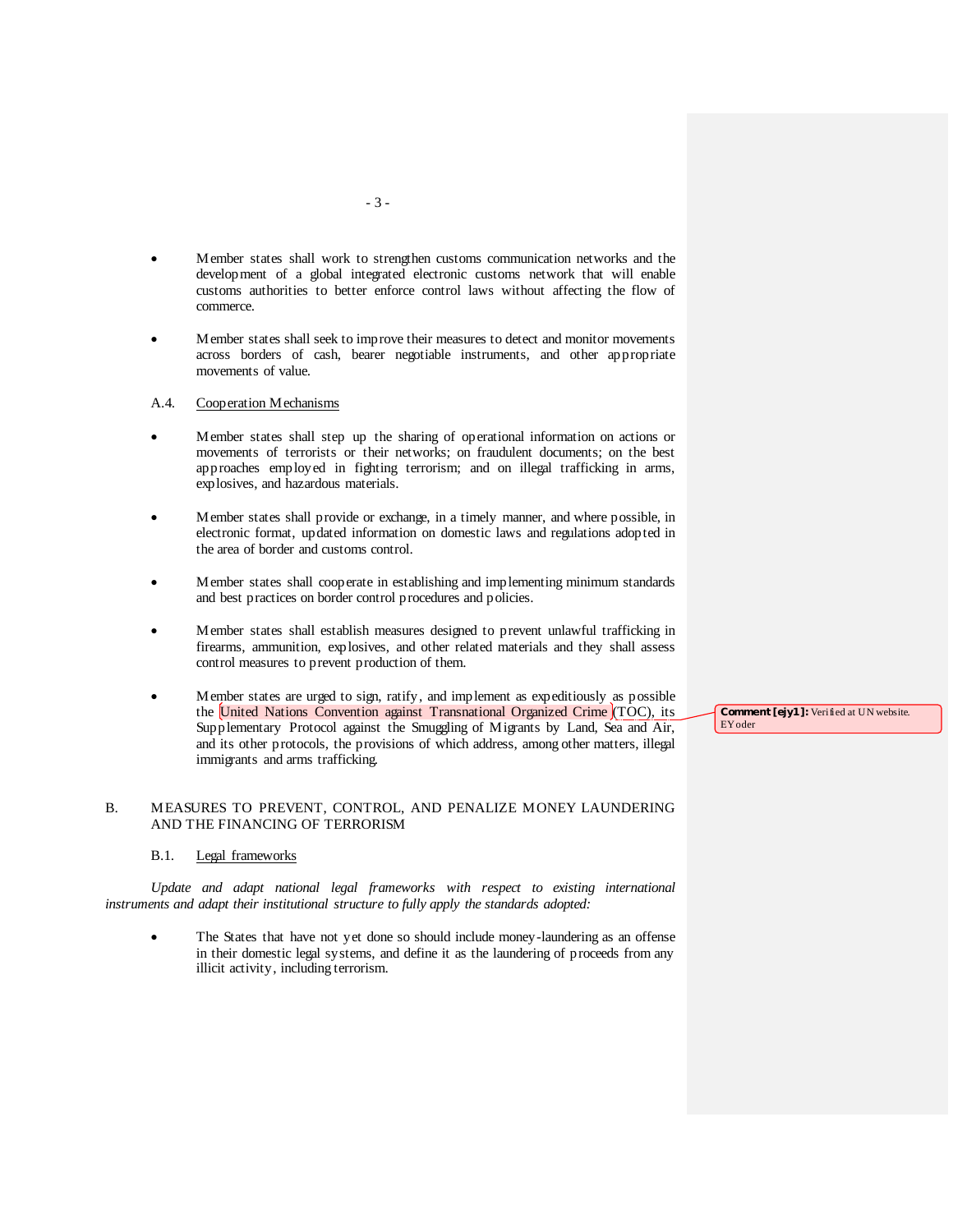- The States that have not yet done so should define the offense of financing terrorism broadly, in accordance with international instruments, especially the International Convention for the Suppression of the Financing of Terrorism of 1999. The States may also take into account the recommendations on this subject contained in CICAD's Model Regulations concerning Laundering Offenses connected to Illicit Drug Trafficking and Other Serious Offenses.
- Considering that terrorist organizations and activities can be financed with legal resources, such as donations or contributions from persons or organizations, member states should define the crime of financing of terrorism, terrorist groups, and terrorist activities in accordance with the provisions of existing international instruments.
- Member states should encourage non-profit and charitable organizations operating within their borders to adopt the voluntary guidelines on best practices in the administration of charities developed by the Financial Action Task Force (FATF).
- States that are currently updating their money laundering laws and already have projects to that end should seek to have the definition of the offense include terrorism and the financing of terrorism. To that end, the States may also take into account the recommendations on this subject contained in CICAD's Model Regulations concerning Laundering Offenses connected to Illicit Drug Trafficking and Other Serious Offenses.
- The countries should try to extend mandatory control systems for banking entities in each country to non-banking financial institutions and other economic activities, such as those listed in the CICAD Model Regulations.
- Within their legal frameworks, member states should provide for the creation and application of standards that authorize the lifting of bank, exchange, and tax confidentiality to enable their competent authorities and national oversight agencies to access information on clients and transactions.
- CICTE, recognizing the cooperative efforts of the CICAD Group of Experts on Money Laundering in revising the CICAD Model Regulations to include terrorist financing and associated offenses, encourages member states to quickly adopt these regulations into their national legal framework. CICTE in partnership with CICAD, CFATF, GAFISUD FATF, and the international financial institutions is ready to provide technical assistance at the request of member states.
- States in the Hemisphere should incorporate into their regulatory frameworks all the provisions in the CICAD Model Regulations Concerning Money-Laundering Offenses Connected to Illicit Drug Trafficking and other Serious Offenses, which is an instrument that contains and elaborates on money-laundering prevention, control, and suppression provisions and provisions on the financing of terrorism from different existing instruments.

**Comment [KFC2]:**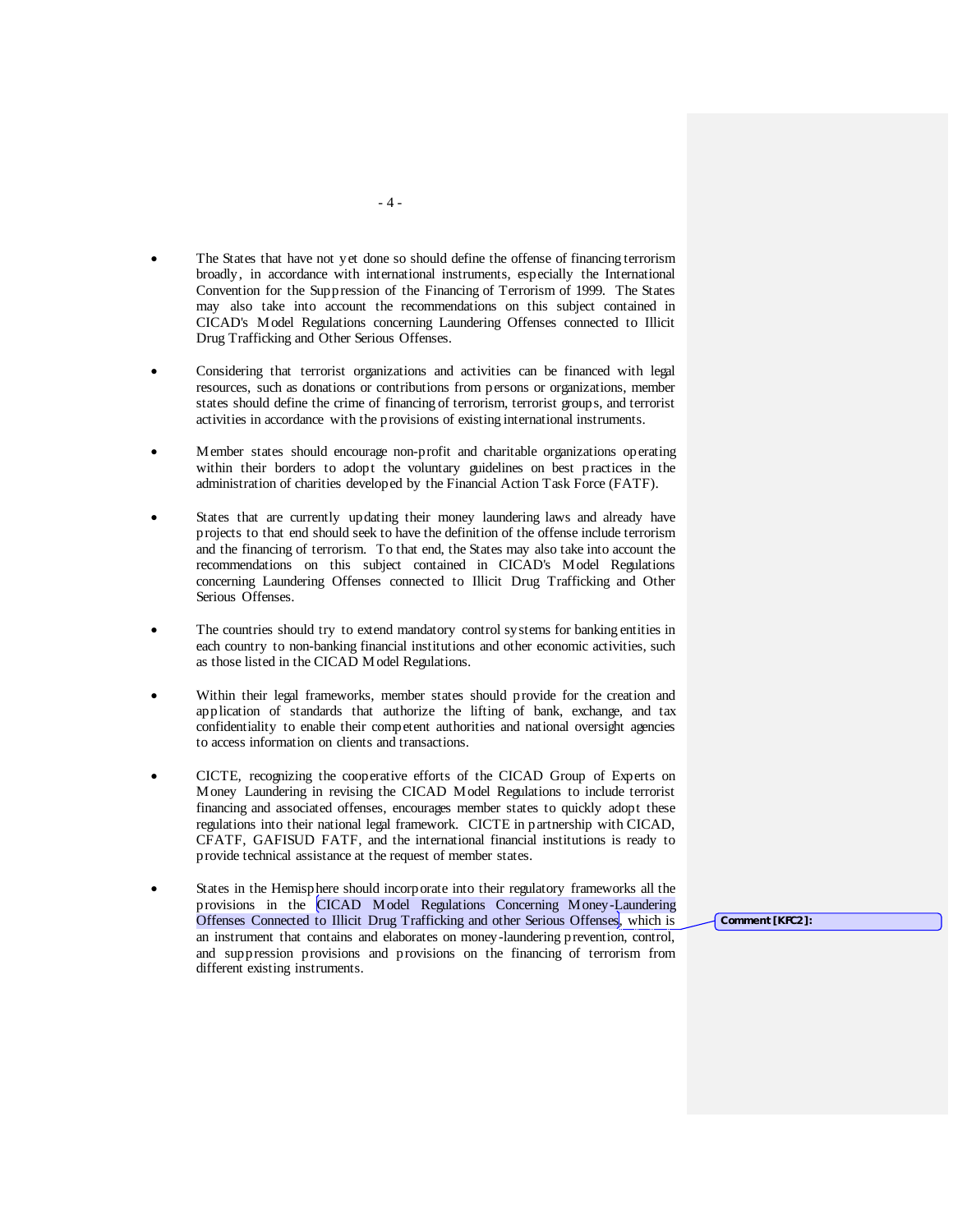• All member states should adopt, within their laws, the revised forty (40) recommendations of the FATF and its eight (8) special recommendations on the financing of terrorism.

### B.2. International instruments

- In order to have an adequate legislative framework to fight terrorism and prevent its financing, the member states should adopt and fully implement international conventions relating to terrorism, especially the 1999 International Convention for the Suppression of the Financing of Terrorism. $\frac{1}{\mu}$
- Member tates should adopt the international instruments related directly or indirectly to terrorism, such as the UN Convention against Transnational Organized Crime, the Inter-American Convention against the Illicit Manufacturing of and Trafficking in Firearms, Ammunition, Explosives, and other Related Materials (CIFTA), and the Inter-American Convention on Mutual Assistance in Criminal Matters.
- Member states that have not yet already done so should ratify the Inter-American Convention against Terrorism and adopt legislation and administrative practices to bring it into force.

# B.3. National, sub-regional, and international cooperation

*Decisive elements in cooperation to ensure an adequate flow of information at the national and international level:*

- Member states should ratify and adopt existing international conventions and fully enforce the judicial cooperation instruments provided for therein, particularly facilitating extradition for the offense of financing terrorist activities and/or organizations, use of special investigative techniques such as controlled delivery, and, when appropriate, conducting joint investigations.
- To facilitate information sharing, the States should establish which central authorities are responsible for sending assistance and cooperation requests and replies, as well as direct communication mechanisms among authorities nationally, bilaterally, and internationally.
- In compliance with the provisions contained in the different international instruments regarding money laundering and the financing of terrorism to which the States are party, the States should strengthen measures aimed at the freezing and forfeiture of terrorist funds and at lending the broadest possible cooperation in this area to States, at their request.

**Comment [KFC3]:** 

**Comment [KFC4]:** 

- 5 -

<span id="page-6-0"></span> <sup>1.</sup> Operative paragraph 7 of the resolution, "Strengthening Hemispheric Cooperation to Prevent, Combat, and Eliminate T errorism," adopted at the T wenty-third Meeting of Consultation of Ministers of Foreign Affairs, held on September 21, 2001.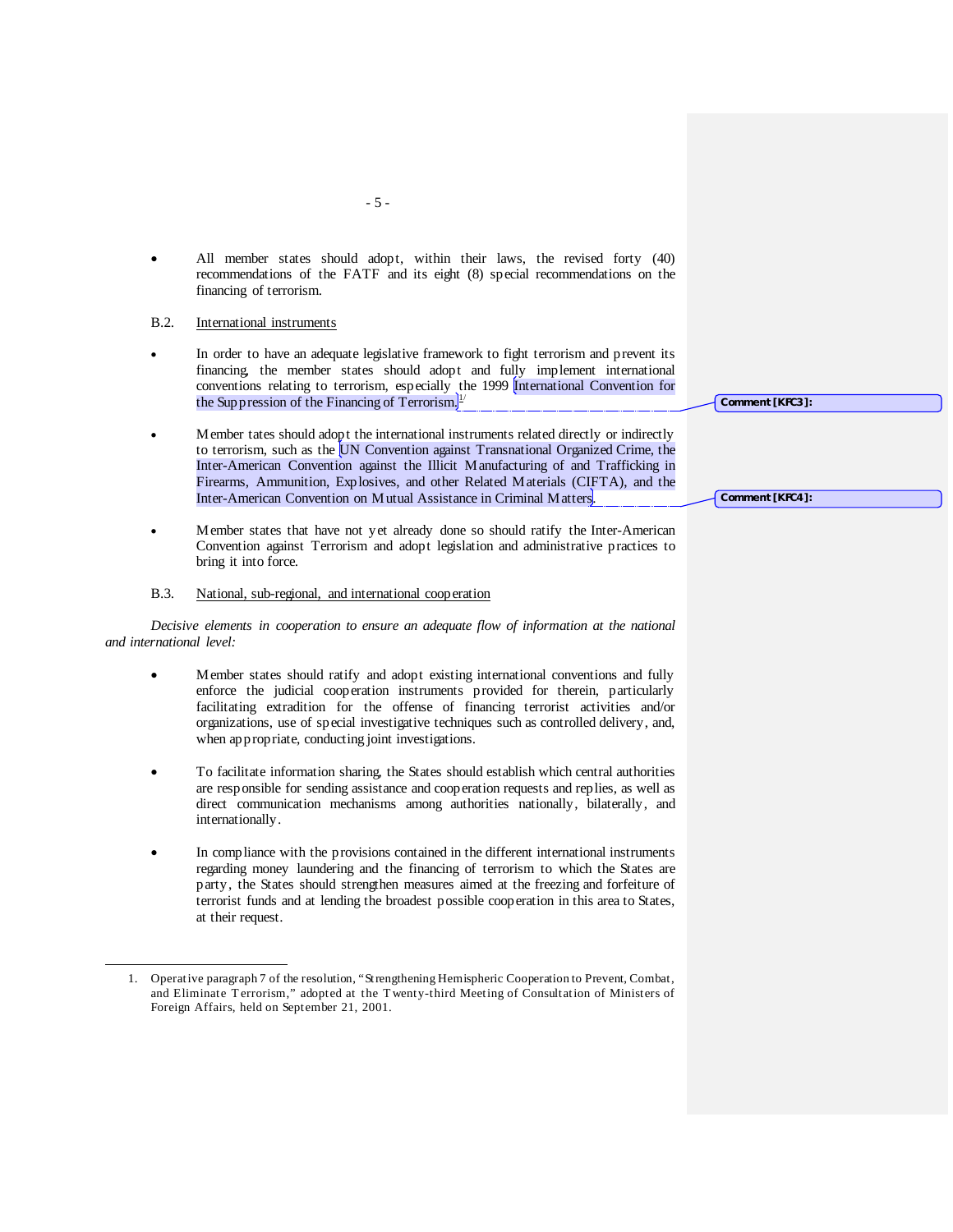- The States should adopt regulations aimed at promoting cooperation and information sharing between the public and private sectors, especially between financial institutions and control authorities, with respect to individuals, entities, and organizations that could be related to money laundering activities and financing of terrorist groups and/or activities.
- The States should promote the adoption of inter-institutional agreements that allow for the flow of information among the different administrative and control entities, including the creation of inter-institutional and inter-disciplinary committees to design counter-terrorism policies and actions.
- Pursuant to the mandate of the Third Summit of the Americas, States that have not yet done so should create financial intelligence units, as soon as possible, with sufficient authority to access any public or private information that could be used in cases involving money laundering or financing of terrorist organizations and/or activities. They should also have the authority to exchange information with counterpart units throughout the world, following the EGMONT Group guidelines.

# *Exchange of information*

 $\overline{a}$ 

- Expand the Inter-American Drug Control Telecommunications Network (RETCOD) to cover the exchange of operational information among control authorities. Nine<sup>[2](#page-6-0)/</sup> States are currently using the network, mainly to exchange data related to drug control.
- A database on national authorities, manuals of procedure for requesting assistance, and directories of national laws should be created at the hemispheric level.
- CICTE in cooperation with other interested units of the OAS should maximize the use of the secure information sharing capabilities provided by the Groove software initiative to be deployed throughout the Organization. Use of collaborative technologies provides a means of leveraging the activities of individual states and distant partners.

# C. TRANSPORTATION AND CYBER SECURITY

The member states shall provide each other, where appropriate, cooperation and training in order to:

Strengthen airport security to help to ensure that they meet the requirements of the Chicago Convention on International Civil Aviation and its annexes and International Civil Aviation Organization (ICAO) recommendations; and

<sup>2.</sup> Argentina, Brazil, Bolivia, Colombia, Chile, Ecuador, Panama, Peru, and Venezuela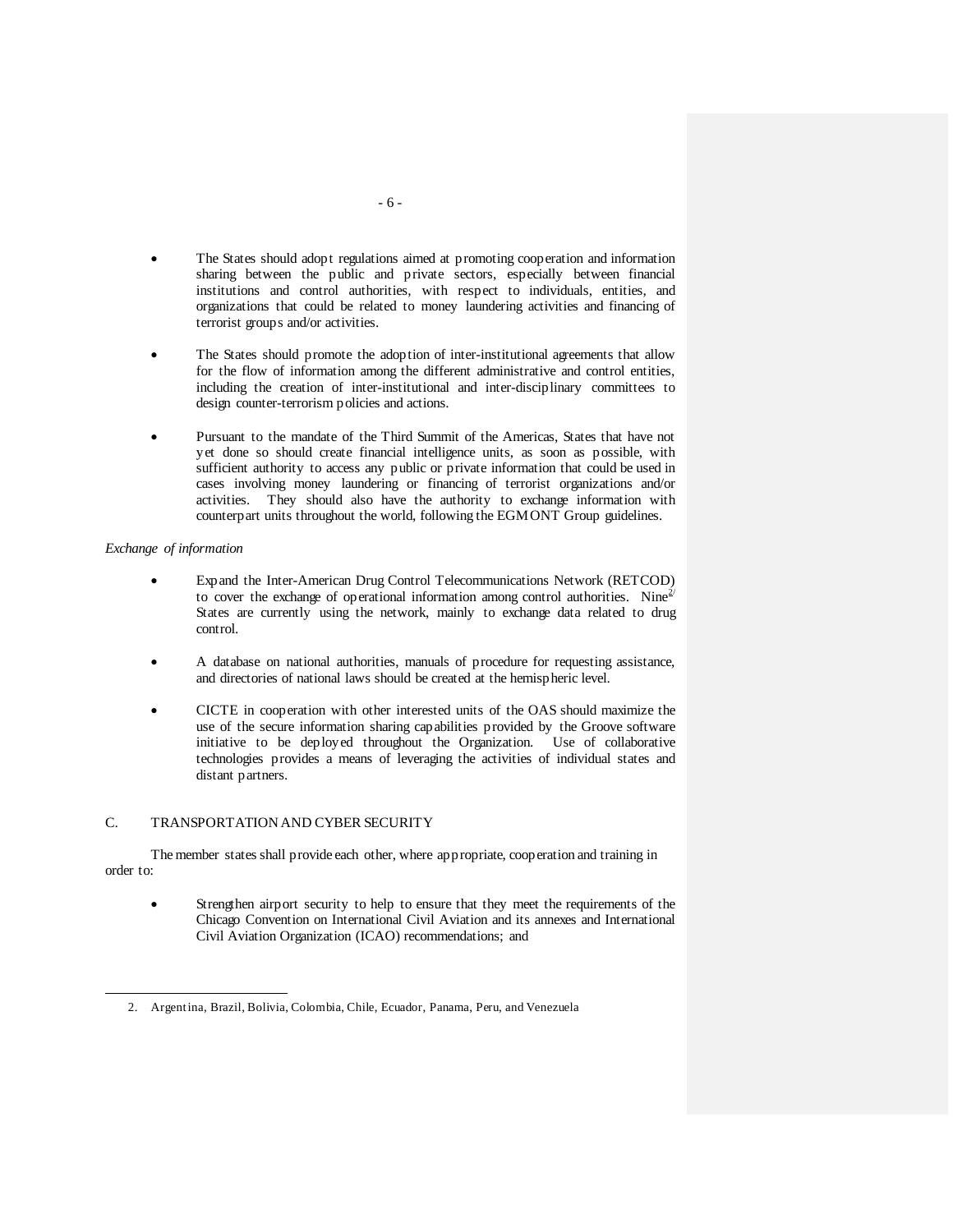• Comply with the security standards prepared by the Conference of Contracting Governments of the International Convention for the Safety of Life at Sea (SOLAS), of the International Maritime Organization (IMO), with a view to being able to implement, as soon as possible, the International Ship and Port Facility Security Code (ISPS Code).

#### C.1. Aviation security measures

Strengthening the security of regional airports is a critical element in restoring passenger confidence in commercial air transport. Member states must consider the best way to apply their resources and make adequate preparations to comply with the Chicago Convention on International Civil Aviation and its Annexes and with the recommendations of ICAO.

- Member states shall endeavor to comply with the security standards and practices set out in the Chicago Convention, in particular its Annex 17.
- Member states shall promote assistance to improve aviation security in order to foster effective implementation of the security rules and practices stipulated in that Convention.
- Member states shall make known, via the CICTE Secretariat, appropriate technical assistance opportunities available to other member states.

#### C2. Maritime Security Measures

The International Maritime Organization (IMO) agreed to the development of new measures relating to the security of ships and port facilities. The most far-reaching of the new measures, among others, is the ISPS Code that will enter into force in July 2004. The purpose of the Code is to provide a standardized, consistent framework for evaluating risk, enabling governments to offset changes in threat with changes in levels of readiness for ships and port facilities.

- Member states shall endeavor to meet the security standards developed by the Conference of Contracting Governments to the IMO SOLAS Convention by July of 2004 and, in particular, effective implementation of the ISPS Code.
- Member states shall promote technical assistance for port security staff and managers. To that end, member states shall make known, via the CICTE Secretariat, appropriate training opportunities available to other member states.

### C3. Cyber Security Measures

Pursuant to General Assembly Resolution AG/RES. 1939 (XXXIII-O/03), CICTE is working together with the Committee on Hemispheric Security, CITEL and the Group of Governmental Experts on Cyber-Crime of the Meeting of Ministers of Justice of the Americas (REMJA), to contribute to the development of an integral hemispheric cyber-security strategy. This strategy will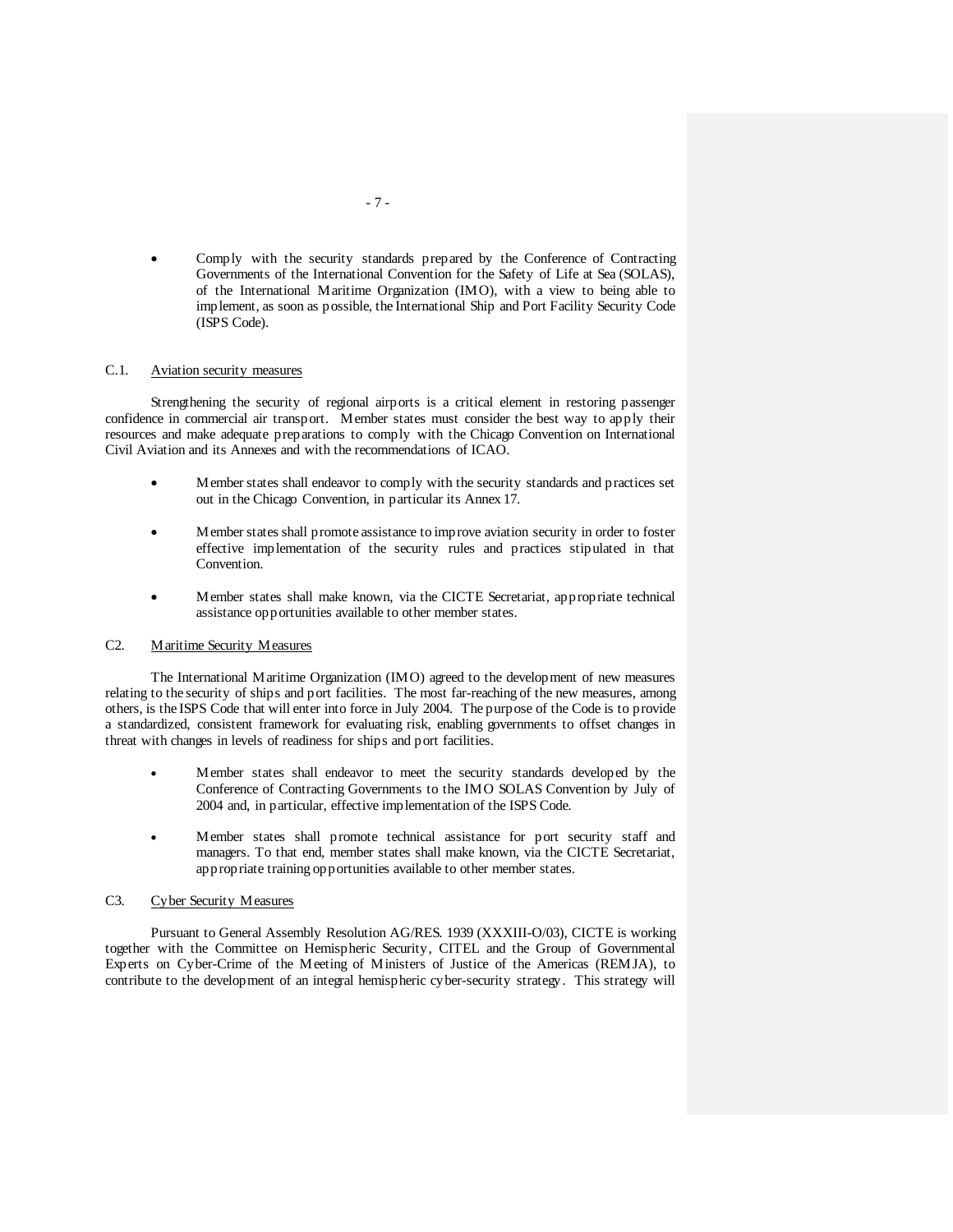require close collaboration among the Member State governments, national cybersecurity experts and with the private sector.

As its contribution, CICTE, together with member states and national experts will elaborate a plan to develop and implement a hemispheric watch and warning network to report imminent cyber attacks and intrusions, and to provide information regarding remediation of vulnerabilities in those networked systems upon which national critical infrastructures rely.

To this end, the CICTE Secretariat will consult with member states, that so request, as to their needs, capacities and interests. This consultation will be designed to assist member states in the identification of critical networked information systems and in the conduct of vulnerability analyses with the aim of determining how to best focus activities and resources.

### SECTION II. PROGRAM ACTIVITIES OF THE MEMBER STATES AND THE CICTE SECRETARIAT

#### A. MEMBER STATES AND SECRETARIAT

#### A.1 Cooperation Activities

In moving forward with its Work Plan and activities in the area of cooperation, CICTE will maintain permanent coordination with the pertinent entities of the inter-American system and other organizations. This will prevent a duplication of efforts and will maximize cooperation activities. To that end, it will take into account, as may be pertinent, the provisions of paragraphs 43 and 45 of the Declaration on Security in the Americas.

Cooperation activities shall be directed toward prevention, training, and the sharing of experiences and shall take into account, *inter alia*, the activities arising from the Inter-American Convention for the Prevention and Elimination of Terrorism.

Adaptation of the structure of CICTE should reflect a policy of coordination and strategic cooperation with these organizations.

CICTE and the CICTE Secretariat, in consultation with member states, shall maintain formal relationships with the appropriate international organizations cooperating in the fight against terrorism. This shall include but not be limited to the United Nations, other regional multilateral organizations, the FATF and its regional affiliates, and others as deemed appropriate by the CICTE Secretariat in consultation with the member states.

#### A.2 Directory of competent authorities

Member states shall send the CICTE Secretariat the information needed to present a current directory of competent authorities. This information should be updated on a quarterly basis by the member states and distributed by the Secretariat.

**Comment [GS5]:** 

- 8 -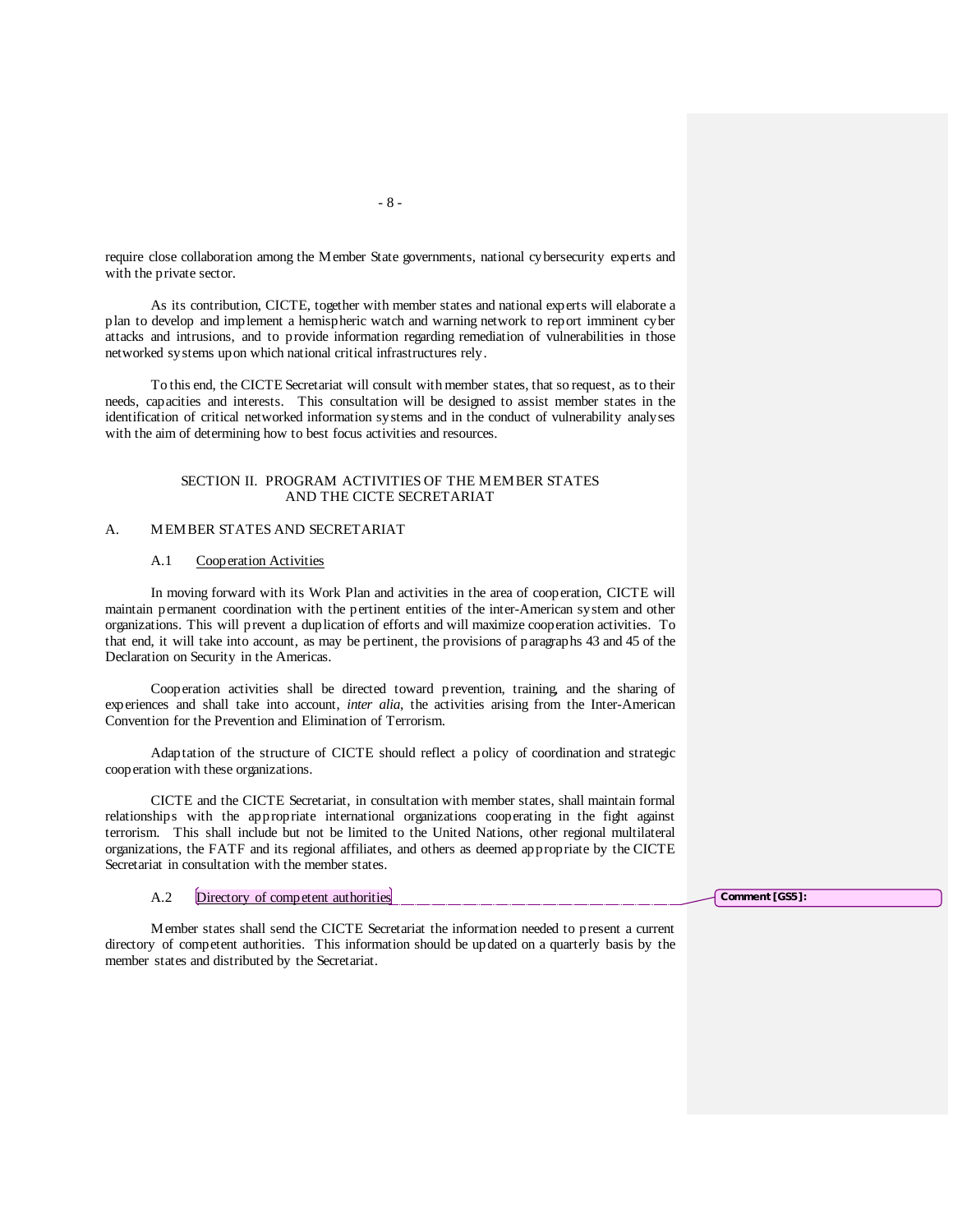# A.3 Directory of competencies

Member states shall develop a directory of "specialized knowledge" containing information in such areas as the prevention, combating, and elimination of terrorism in the Hemisphere. This information shall be forwarded to the CICTE Secretariat for inclusion in the appropriate databases and for distribution to other member states.

- 9 -

This directory shall serve to coordinate actions against terrorism in a timely and dynamic manner. The information should therefore be stored in a database file managed and maintained by the CICTE Secretariat.

The Secretariat shall maintain a directory of hemispheric experts in the following categories:

- Financial controls;
- Border controls;
- Domestic legislation;
- Law enforcement;
- Emerging threats;
- Illicit arms trafficking control: in coordination with the Consultative Committee of CIFTA;
- Control of biological and chemical weapons and of the illicit use of radioactive materials;
- Drug trafficking control: in coordination with CICAD;
- Cyber security
- Port security
- Airport security
- Other related areas;
- Academic community and specialized research centers.

A.4 Inter-American Data Exchange Network to Prevent, Combat and Eliminate Terrorism

CICTE has created an inter-American data exchange network based on specialized, encrypted software for use by competent authorities and specialized experts, and distributed it to National Points of Contact. Member states now need to consider ways to effectively use this network for information exchange in areas related to counter-terrorism, on the understanding that each state reserves the right to withhold confidential or restricted information in accordance with domestic laws or applicable bilateral agreements.

#### **Comment [GS6]:**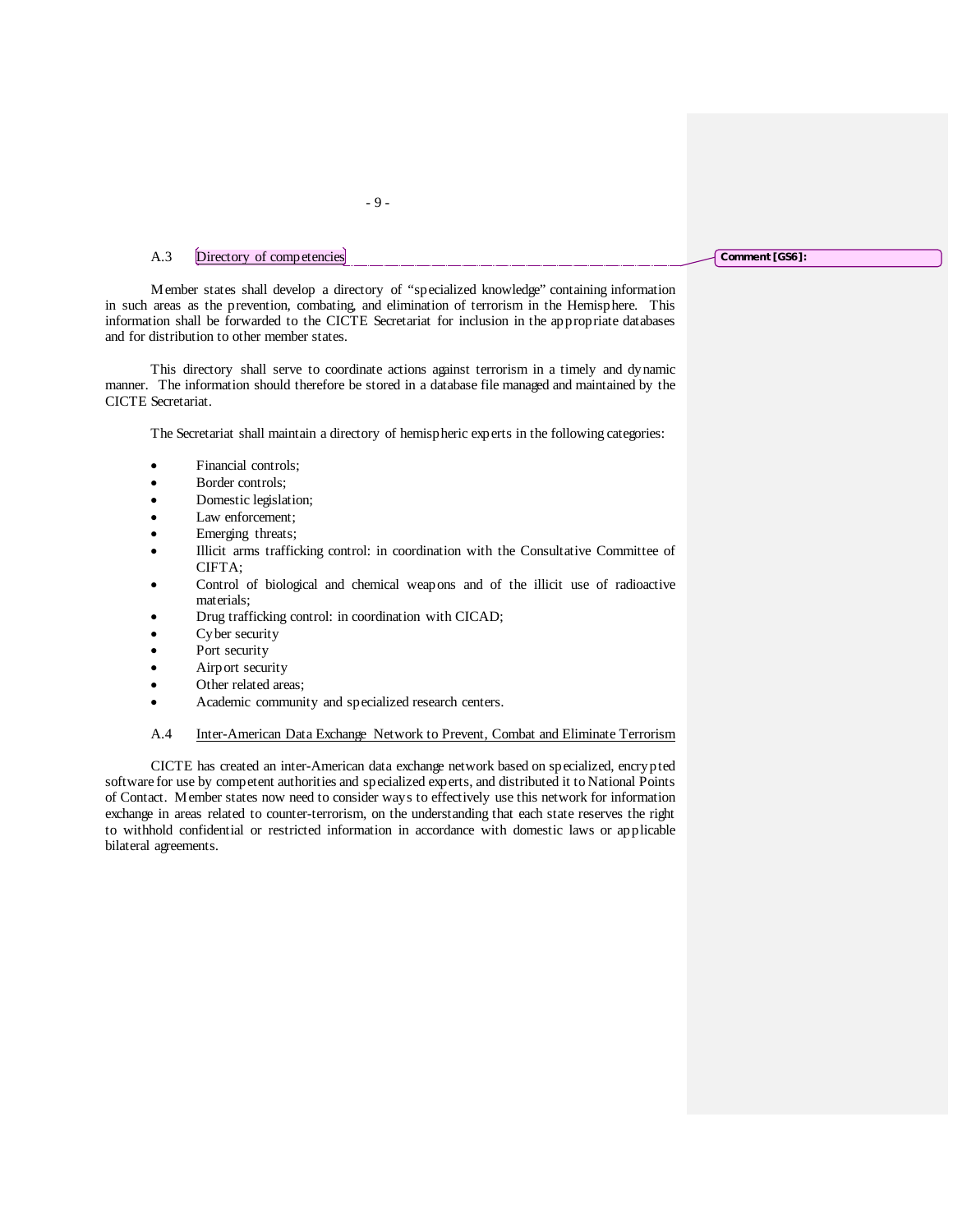#### B. CICTE SECRETARIAT

The CICTE Secretariat shall attach priority to the following activities designed to implement the recommendations adopted by CICTE:

# B.1 Information gathering

- Directories of competent authorities and directory of competencies
- − Compilation of legislation, treaties, conventions and agreements
- Develop a best practices data base
- − Collection of data that member states may present on antiterrorist policies followed by member states.
- Information on training and technical assistance requirements and offers that member states may present.

### B.2 Development and maintenance of a data exchange network and a database

- − Maintenance of a database containing directories, national legislation, treaties, etc.
- Posting of articles and reference materials on the CICTE web page, with a link to the REMJA electronic database on Mutual Legal Assistance in Criminal Matters and Extradition.
- Developing information on best practices in preventing, combating, and eliminating terrorism on the CICTE web page.
- B.3 Program development, training, and technical assistance
- Development and implementation of specific work plan activities, including those concerning border and financial controls
- Design, organization, and implementation of training and technical assistance programs, in keeping with the priorities established in this work plan, particularly the recommendations on financial and border control of the Second Regular Session of **CICTE**
- Assist member states that so request to formulate laws consistent with existing international instruments, in the area of the prevention, punishment , and elimination of terrorist financing
- Follow-up on and contribute to CICAD activities to promote application of the CICAD Model Regulations Concerning Laundering Offences Connected to Illicit Drug Trafficking and Related Offences and, in cooperation with CICAD, the CFTAF, GAFISUD, and the FATF, provide member states that so request with technical assistance in adopting the recommendations of the Model Regulations on controlling terrorist financing
- Continue to participate in the activities of the CICAD Group of Experts on Money Laundering, in particular regarding consideration of the topic of the forfeiture of property and strengthening of international cooperation in this area
- Technical assistance to member states based on their needs and requirements, particularly in the development of counter-terrorism legislation.

**Comment [GS7]:** one ref doc refers to standardized practices handbook. U.S. ref doc refers to best practices.

 $-10-$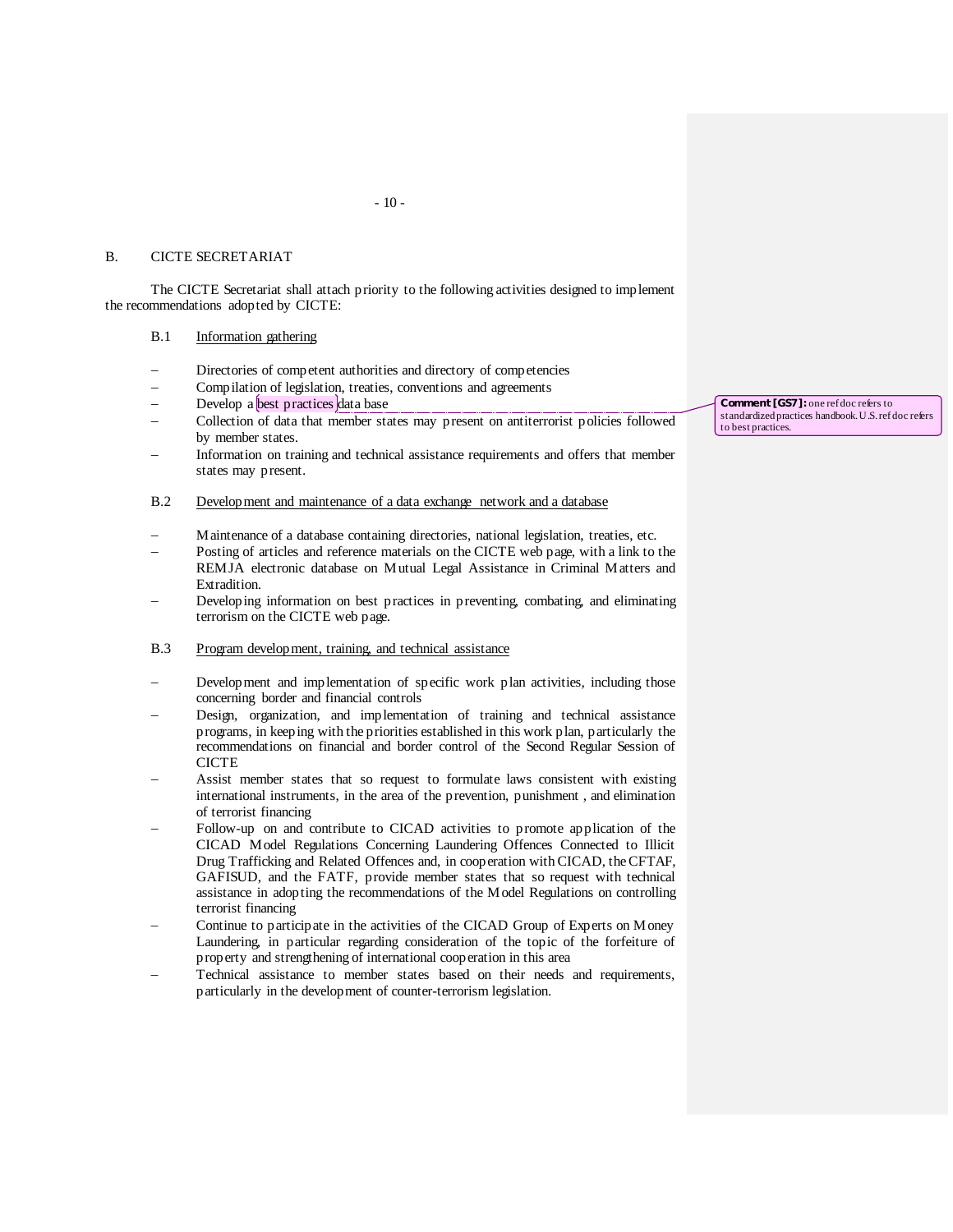- Identification and development of program options related to emerging threats
- − Identify and provide member states with technical assistance designed to help them meet the new ICAO standards for airport security and new IMO standards for port security
- Provide technical assistance to member states on security-related aviation improvements
- Provide guidance for member states on possible means of financing the introduction of airport security improvements and training of the corresponding staff
- Work closely with the recently established CICAD Group of Experts on Maritime Narcotrafficking in formulating recommendations for enhanced maritime and port controls
- Inclusion of aviation and maritime security experts in the on-line data-base

# B.4 Training and Technical Assistance

*Bearing in mind that the aim is for existing control mechanisms to be extended to cover transactions related to the financing of terrorist activities and organizations, it would be necessary to reconfigure training programs for public and private officials on monitoring, preventing, and controlling money laundering operations, so that law enforcement officials recognize the particular features of terrorism financing activities.*

In cooperation with the Inter-American Development Bank and other international cooperation agencies, the CICTE Secretariat shall develop training and assistance programs that are aimed at:

- Training the officials responsible for enforcing controls and for the analysis, investigation, and criminalization of the offense. The training must be directed at the agencies involved in preventing and suppressing terrorism, especially the training of judges, and geared towards the use of working tools that make it possible to act more efficiently and rapidly.
- − Assisting States in designing and adopting manuals of procedure for preventing, detecting, and controlling activities aimed at financing terrorist activities and/or organizations.
- Teaching different economic sectors how to detect suspicious and unusual transactions related to terrorist activities and to prevent in-payment of illicit monies.
- Exchanging positive experience acquired in controlling and suppressing money laundering and the financing of terrorist activities and/or organizations.
- Strengthening technical cooperation and the transfer of technology among States to give different entities the most appropriate tools for implementing the activities of each entity involved in the fight against the financing of terrorist activities and/or organizations. The States could access tools, such as geo-referencing, statistical analysis, and identifying ties, that make it possible to more quickly and effectively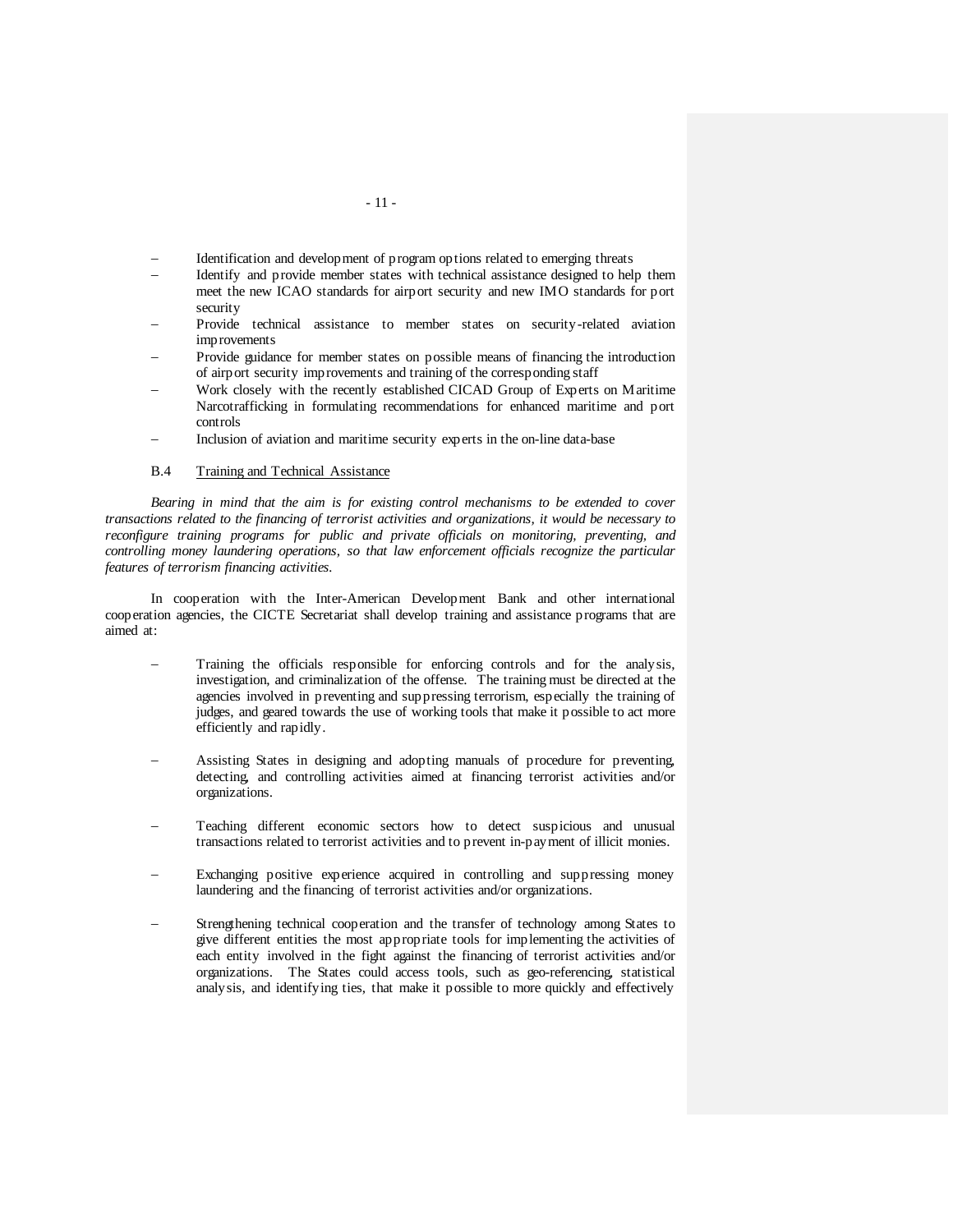pinpoint the occurrence of specific events related to money laundering activities and the financing of terrorist activities and/or organizations.

### B.5 Coordination of policies

- − Advocacy activities (ratification of treaties, development of domestic legislation, etc.)
- − Monitoring of international activities and policy development on counter-terrorism in the various international entities (UN, OAS, subregions, etc.)
- − Coordination activities with other organizations (G8, INTERPOL, CICAD, IDB, CITEL, CIFTA, IACD, CIDI, CIP, CHS, and others), taking into account as may be pertinent, the provisions of paragraphs 43 and 45 of the Declaration on Security in the Americas
- Support for and follow-up of the CICTE mandates and application of its decisions where appropriate.
- Periodic consultations between member states and the CICTE Secretariat to chart progress, identify new circumstances / requirements, and highlight implementation priorities.

### B.6 Data Bank

CICTE shall maintain and expand the inter-American data bank on terrorism, with due consideration for security and confidentiality. It will be linked to the OAS Web site so that the data may be made available immediately. It could include national antiterrorist legislation, model laws, legislative guides, the texts of bilateral and multilateral treaties, published articles, and resolutions issued by the UN, the OAS, and other organizations.

# B.7 Inter-American Data Base of Best Practices to Prevent, Combat, and Eliminate Terrorism

CICTE will cooperate and coordinate activities with other organs, agencies, and entities involved in identifying and analyzing best practices aimed at preventing, combating, and eliminating terrorism in the Hemisphere.

This cooperation and coordination activity must be comprehensive and multilateral in its approach, and geared to the preparation of an Inter-American Counter-terrorism Best Practices, data base which takes into account applicable national and international security measures and other illicit transnational activities related to terrorism.

#### SECTION III. INTER-AMERICAN CONVENTION AGAINST TERRORISM

As the specialized organ on terrorism, CICTE will cooperate with the States Party to the Inter-American Convention against Terrorism in order to promote its ratification by other states and implementation and achieve its objectives and goals, according to the terms established under that Convention.

**Comment [GS8]:** ref docs refer to best practices and standardized practices. ??